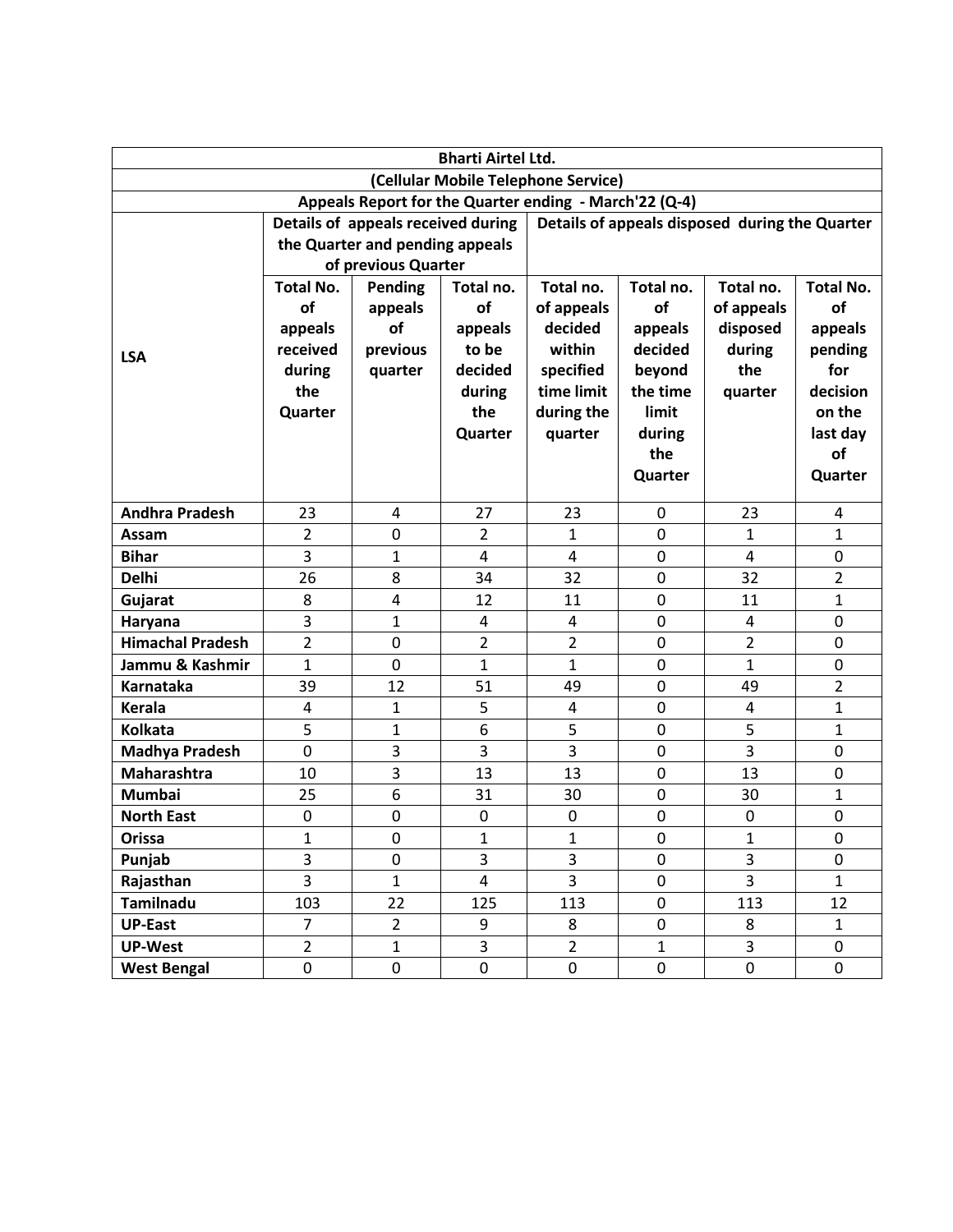| <b>Bharti Airtel Ltd.</b>                              |                                                                               |                             |                |                |                |              |                  |  |  |
|--------------------------------------------------------|-------------------------------------------------------------------------------|-----------------------------|----------------|----------------|----------------|--------------|------------------|--|--|
| (Wireline Service)                                     |                                                                               |                             |                |                |                |              |                  |  |  |
| Appeals Report for the Quarter ending - March'22 (Q-4) |                                                                               |                             |                |                |                |              |                  |  |  |
|                                                        | Details of appeals received<br>Details of appeals disposed during the Quarter |                             |                |                |                |              |                  |  |  |
|                                                        |                                                                               | during the Quarter and      |                |                |                |              |                  |  |  |
|                                                        |                                                                               | pending appeals of previous |                |                |                |              |                  |  |  |
|                                                        | Quarter                                                                       |                             |                |                |                |              |                  |  |  |
|                                                        | <b>Total</b>                                                                  | Pending                     | Total no.      | Total no. of   | Total no.      | Total no.    | <b>Total No.</b> |  |  |
|                                                        | No. of                                                                        | appeals                     | of             | appeals        | of             | of           | of appeals       |  |  |
| <b>LSA</b>                                             | appeal                                                                        | of                          | appeals        | decided        | appeals        | appeals      | pending          |  |  |
|                                                        | S                                                                             | previous                    | to be          | within         | decided        | disposed     | for              |  |  |
|                                                        | receive                                                                       | quarter                     | decided        | specified      | beyond         | during       | decision         |  |  |
|                                                        | d                                                                             |                             | during         | time limit     | the time       | the          | on the           |  |  |
|                                                        | during                                                                        |                             | the            | during the     | limit          | quarter      | last day of      |  |  |
|                                                        | the                                                                           |                             | Quarter        | quarter        | during         |              | Quarter          |  |  |
|                                                        | Quarte                                                                        |                             |                |                | the            |              |                  |  |  |
|                                                        | r                                                                             |                             |                |                | Quarter        |              |                  |  |  |
| <b>Andhra Pradesh</b>                                  | 0                                                                             | 0                           | 0              | $\mathbf 0$    | 0              | 0            | 0                |  |  |
| <b>Delhi</b>                                           | $\overline{0}$                                                                | $\overline{0}$              | $\overline{0}$ | $\Omega$       | 0              | 0            | 0                |  |  |
| Gujarat                                                | 0                                                                             | 0                           | $\mathbf 0$    | $\overline{0}$ | 0              | $\mathbf 0$  | 0                |  |  |
| Haryana                                                | 0                                                                             | $\overline{0}$              | $\mathbf 0$    | $\mathbf 0$    | 0              | $\mathbf 0$  | 0                |  |  |
| Jammu & Kashmir                                        | $\overline{0}$                                                                | $\overline{0}$              | 0              | $\overline{0}$ | 0              | $\mathbf 0$  | 0                |  |  |
| <b>Karnataka</b>                                       | $\mathbf 0$                                                                   | $\overline{0}$              | $\mathbf 0$    | $\overline{0}$ | 0              | $\mathbf 0$  | 0                |  |  |
| Kerala                                                 | $\mathbf 0$                                                                   | 0                           | $\overline{0}$ | $\overline{0}$ | 0              | $\mathbf 0$  | 0                |  |  |
| <b>Kolkata</b>                                         | 1                                                                             | 0                           | $\mathbf{1}$   | $\mathbf{1}$   | 0              | $\mathbf{1}$ | 0                |  |  |
| Maharashtra                                            | $\overline{0}$                                                                | $\overline{0}$              | 0              | $\overline{0}$ | 0              | 0            | 0                |  |  |
| <b>Madhya Pradesh</b>                                  | 0                                                                             | 0                           | $\mathbf 0$    | $\mathbf 0$    | $\mathbf 0$    | 0            | 0                |  |  |
| <b>Mumbai</b>                                          | $\mathbf 0$                                                                   | 0                           | 0              | $\overline{0}$ | $\overline{0}$ | 0            | 0                |  |  |
| Punjab                                                 | 0                                                                             | $\mathbf 0$                 | $\mathbf 0$    | 0              | 0              | 0            | 0                |  |  |
| Rajasthan                                              | $\mathbf 0$                                                                   | 0                           | $\mathbf 0$    | $\overline{0}$ | 0              | $\mathbf 0$  | 0                |  |  |
| <b>Tamilnadu</b>                                       | 0                                                                             | $\overline{0}$              | $\mathbf 0$    | $\overline{0}$ | $\overline{0}$ | 0            | 0                |  |  |
| <b>UP-East</b>                                         | 0                                                                             | 0                           | $\mathbf 0$    | $\mathbf 0$    | $\mathbf 0$    | 0            | $\pmb{0}$        |  |  |
| <b>UP-West</b>                                         | $\mathbf 0$                                                                   | $\mathbf{1}$                | $\mathbf{1}$   | 1              | $\overline{0}$ | $\mathbf{1}$ | 0                |  |  |